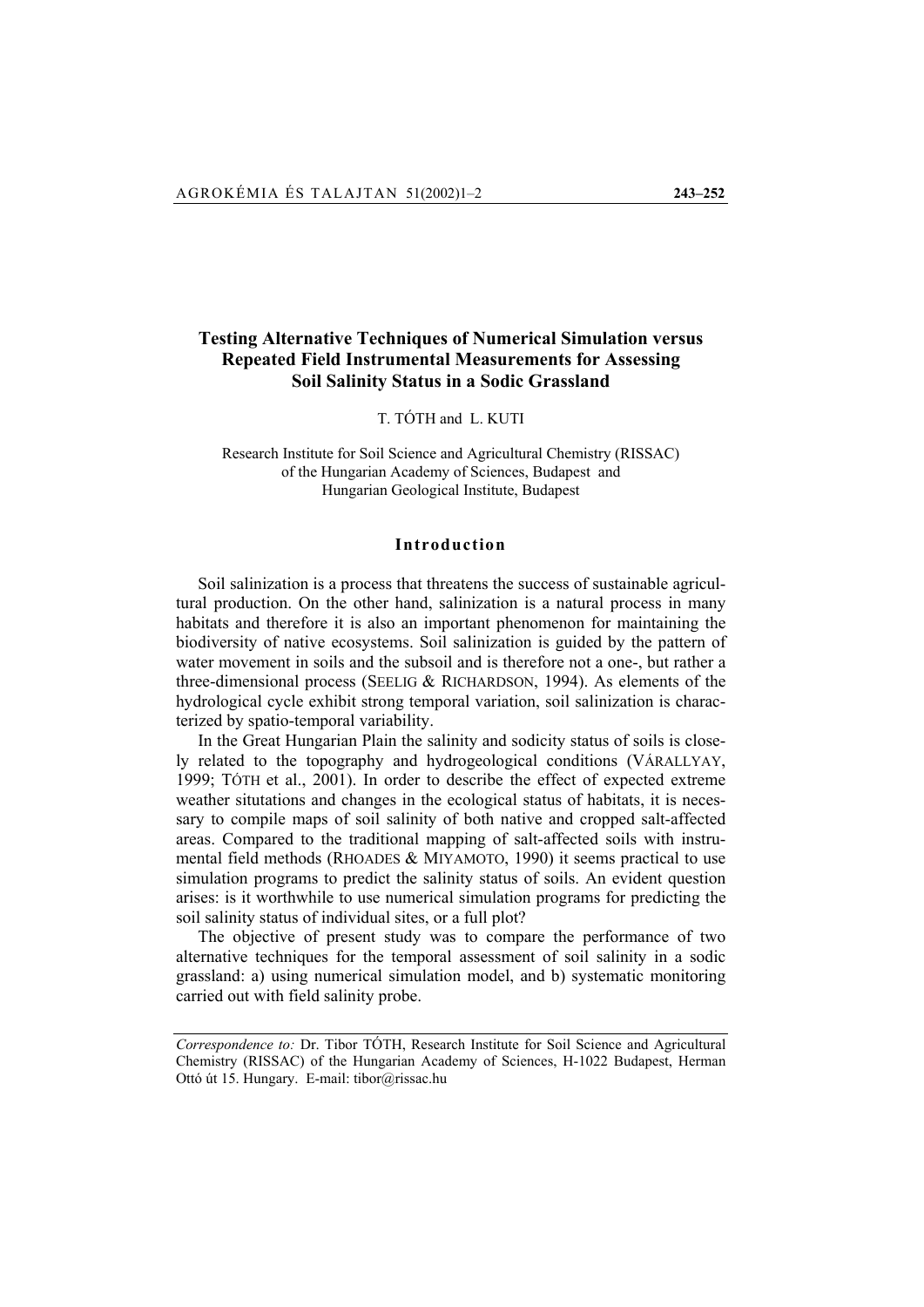#### **Materials and Methods**

# *Study site*

A 300 x 600 m natural pasture area of meadow solonetz soils (Hungarian soil classification), in the Hortobágy region of Hungary was selected. This field site was described in detail by OERTLI and RAJKAI (1988), TÓTH and JOZEFACIUK (2002).

### *Catena of soils and plant associations*

In the native sodic ("solonetzic") salt-affected landscapes of the Great Hungarian Plain the distribution of plant species and the zonation of the plant associations follow the pattern of the elevation, as it was described earlier by BODROGKÖZY (1965), and within the study site by TÓTH et al. (1991) as well as TÓTH and RAJKAI (1994).

It is a widespread concept to use elevational zonation to delineate types of soils on variable undulating terrains (PARK et al., 2001). On lowlands this approach does not provide a sufficient strength of correlation because of the slight variation in elevation. According to world-wide experience, salt-affected lands are good exceptions, in which – due to the strong abiotic effect of salt accumulation – the clear and sharp depth distribution of salts and the presence of saline groundwater result in a very clear elevational zonation of vegetation and soils (ALVAREZ et al., 2001).

#### *Classification of the site into separate strata of salt accumulation status*

The procedure of classifying the observation points was K-means clustering. According to the conceptual model, it was assumed that three zones of salt accumulation status (TÓTH et al., 2001) exist. The variables used for K-means clustering were the following for each measurement point: elevation, vegetation category, average laboratory  $EC_{2.5}$ , average field measured bulk soil electrical conductivity,  $EC_a$  for the 0–20 and 0–40 cm depths. The average was calculated from 15 repeated observations.

#### *Field observations and analysis*

The following scheme compares the work requirement of the alternative techniques for our study site. Repeated steps are indicated with underlined characters, steps involving probabilistic approximations, such as statistical inference and classification are marked with *italic characters*. Mechanistic simulation is indicated with **bold characters**.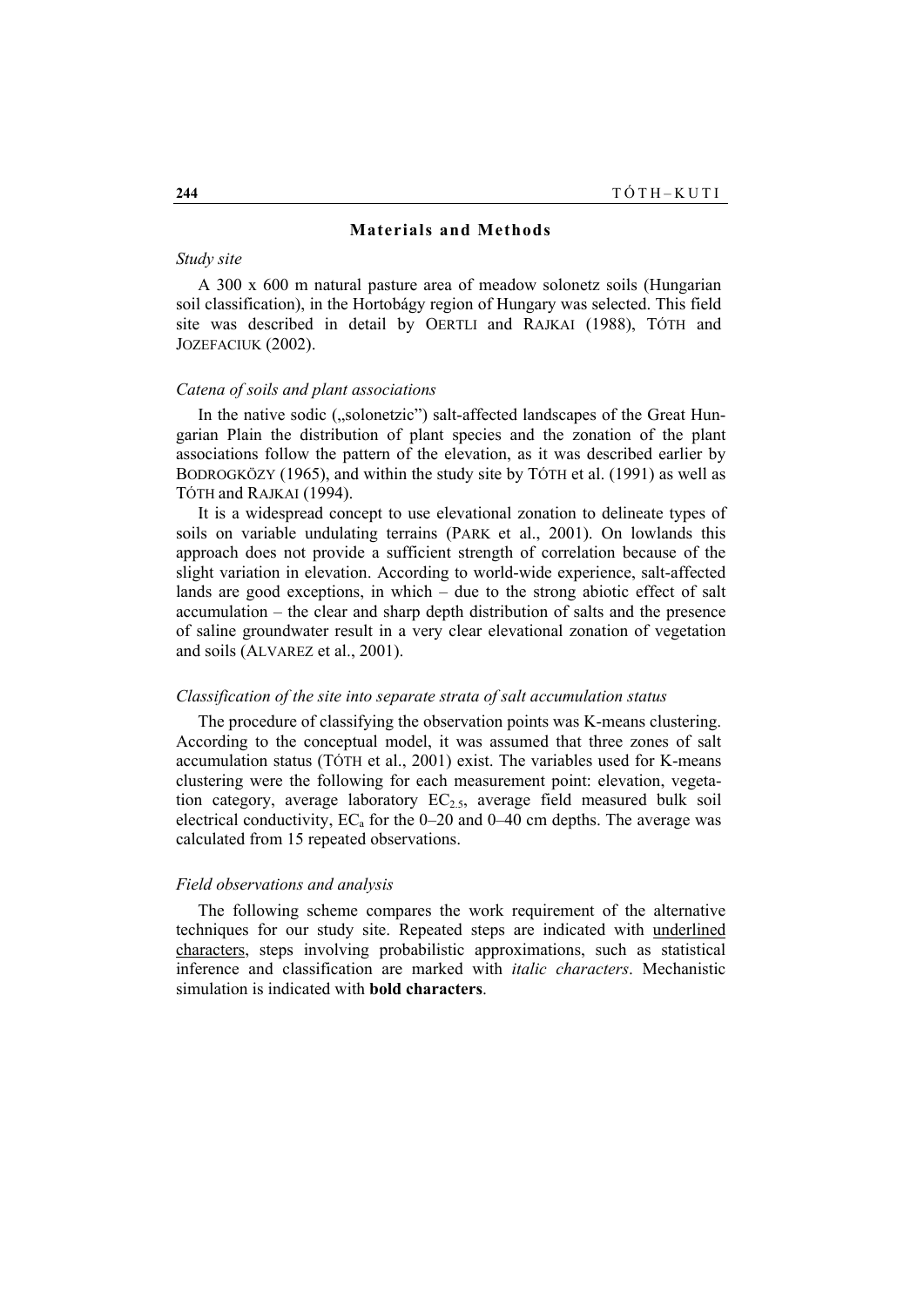| STANDARD MAPPING THROUGH REPEATED INSTRUMENTAL                                                                   |
|------------------------------------------------------------------------------------------------------------------|
| <b>OBSERVATIONS</b>                                                                                              |
| $\triangle$ measurements at 420 points every 4 months                                                            |
| • parallel sampling and laboratory analysis at 20 points                                                         |
| $\bullet$ calculation of calibration regression equation between field EC <sub>a</sub> and lab EC <sub>2.5</sub> |
| $\blacklozenge$ prediction of the EC <sub>2.5</sub> of the 420 points                                            |
| $\triangle$ interpolation for creating a contour map of EC <sub>2.5</sub> values                                 |
|                                                                                                                  |
| ALTERNATIVE MAPPING THROUGH NUMERICAL SIMULATION                                                                 |
| $\bullet$ previous data collection                                                                               |
| ◆classification of the site into 3 strata based on the factors of salt accumulation                              |
| $\bullet$ selection of 3 soil profile sites                                                                      |
| • sampling of 3 soil profiles, analysis of samples                                                               |
| • collection of regular meteorological and groundwater input data                                                |
| $\triangle$ simulation of salinization for the 3 soil profiles                                                   |
| ◆ spatial extrapolation of the simulated EC values for 3 strata                                                  |
| • interpolation for creating a contour map of EC values                                                          |
|                                                                                                                  |

Considering a situation when the basic data on classifying the sampling points are available, mapping through repeated instrumental observations requires about 50 times more active working time than simulation modelling.

# *Repeated mapping*

The soil bulk electrical conductivity  $(EC_a)$  was measured with a 4-month frequency at 420 points, arranged systematically in a 25 x 25 m grid. The equipment used for the measurements was a four-electrode probe (RHOADES & MIYAMOTO, 1990). At 20 points soil samples were collected from 10 cm increments to the depth of 40 cm. Duplicate sample collection was made between the endpoints of the probe, but the samples were bulked for each depth increment. In the laboratory  $EC_{2.5}$  was determined in 1:2.5 soil:water suspension.

# *Characterization of the selected profiles and repeated sampling for testing numerical simulations*

At the 3 selected profiles first a morphologic description and horizon-wise sampling for laboratory analysis was carried out. This was followed by a series of 15 repeated samplings, performed by sampling the soil down to the groundwater. The level and composition of the groundwater were also characterized. In the present paper data of those 4 mapping dates are given which fell into the period of sampling for numerical simulation: 15 September, 1998 (50<sup>th</sup> day of data collection, marked as 98IX15; 28 April, 1999 ( $275<sup>th</sup>$  day), marked 99IV28;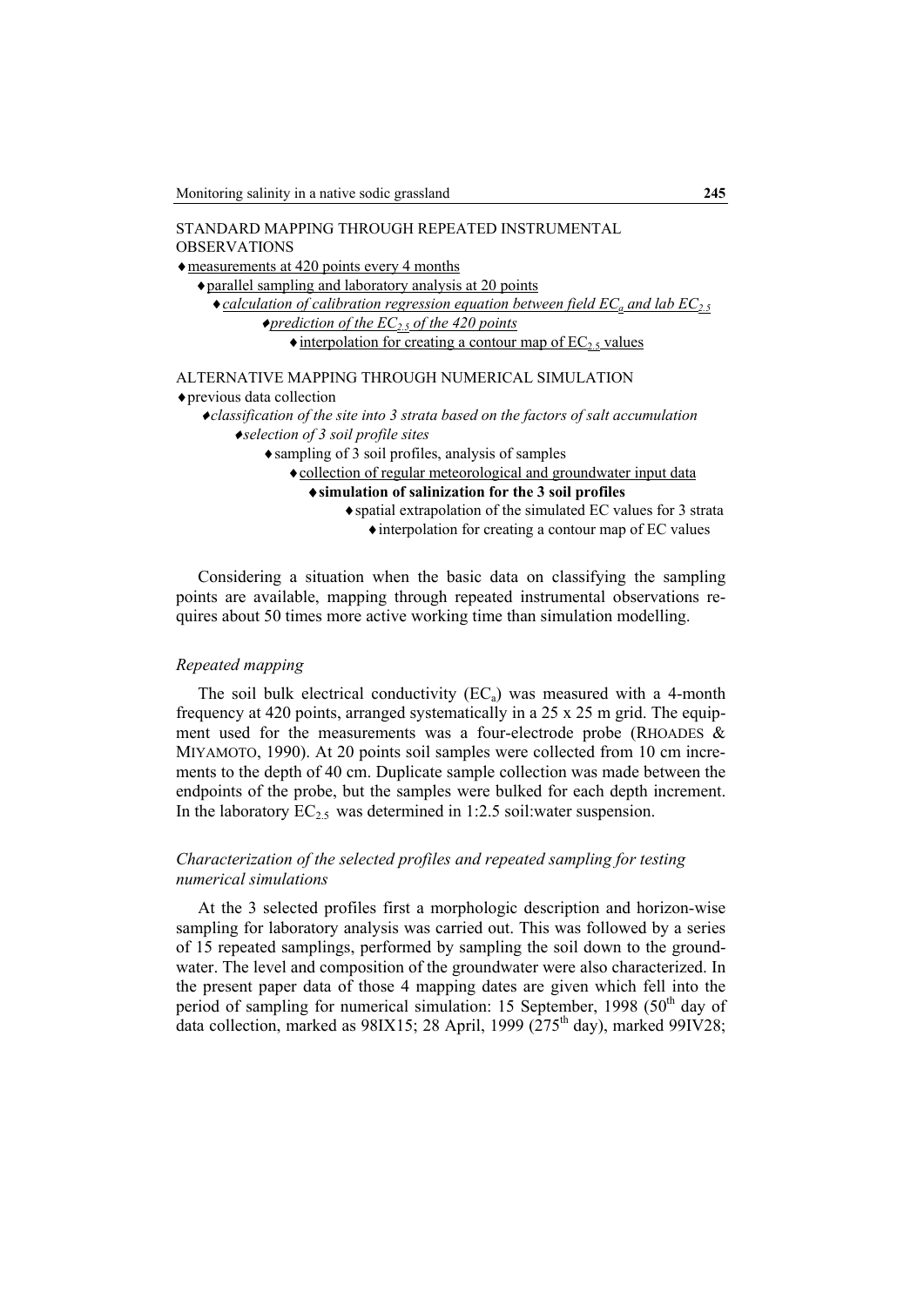15 July, 1999 (353 $^{rd}$  day), marked 99VII15; 20 September, 1999 (420 $^{th}$  day) marked 99IX20.

Soil was analyzed in the laboratory according to the methods described in BUZÁS (1988). Saturated hydraulic conductivity  $(K<sub>s</sub>)$  was measured on 5 x 5 cm undisturbed cores with the "falling head" technique. Soil moisture was determined by the gravimetric method.

# *Statistical analysis*

The field  $EC<sub>a</sub>$  measurement points were classified with K-means clustering, which identifies homogeneous clusters of the measurement points, based on selected soil and vegetation characteristics. The distances between the clusters were calculated with simple Euclidean distance. Based on the conceptual model, the number of clusters was specified to be 3.

The spatial correlation of measured and predicted EC values of the points was evaluated on the basis of semivariograms (WEBSTER, 1980).

## *Numerical simulation*

Two process-based mechanistic simulation models were used, LEACHM (WAGENET & HUTSON, 1987) and UNSATCHEM (SIMUNEK & SUAREZ, 1993). The data collection was designed specifically in view of the input data requirement of the two numerical simulation models.

# *Spatial extrapolation*

The EC values predicted by numerical simulation for the days of field survey of  $EC<sub>a</sub>$  were taken as values for the three individual strata of the 420 points. For the visual interpretation, that is the preparation of the two sets of maps, the data were interpolated with the same technique: inverse distance square.

# **Results and Discussion**

# *Classification of 420 EC<sub>a</sub> observation points into three different strata*

As a result of K-means clustering of the 420 points, 3 final cluster centers were calculated. Cluster group No. 1, the zone of "Waterlogging" corresponds to the deepest lying wet "meadow" places with *Alopecuretum pratensis* (plant association) for which the characteristic profile selected was No.419=ME, where the soil type is Haplic Solonetz (FAO–UNESCO). Cluster group No. 2, the zone of "Accumulation" is the intermediate elevational group of the most sodic *Artemisio-Festucetum pseudovinae* grasslands in which profile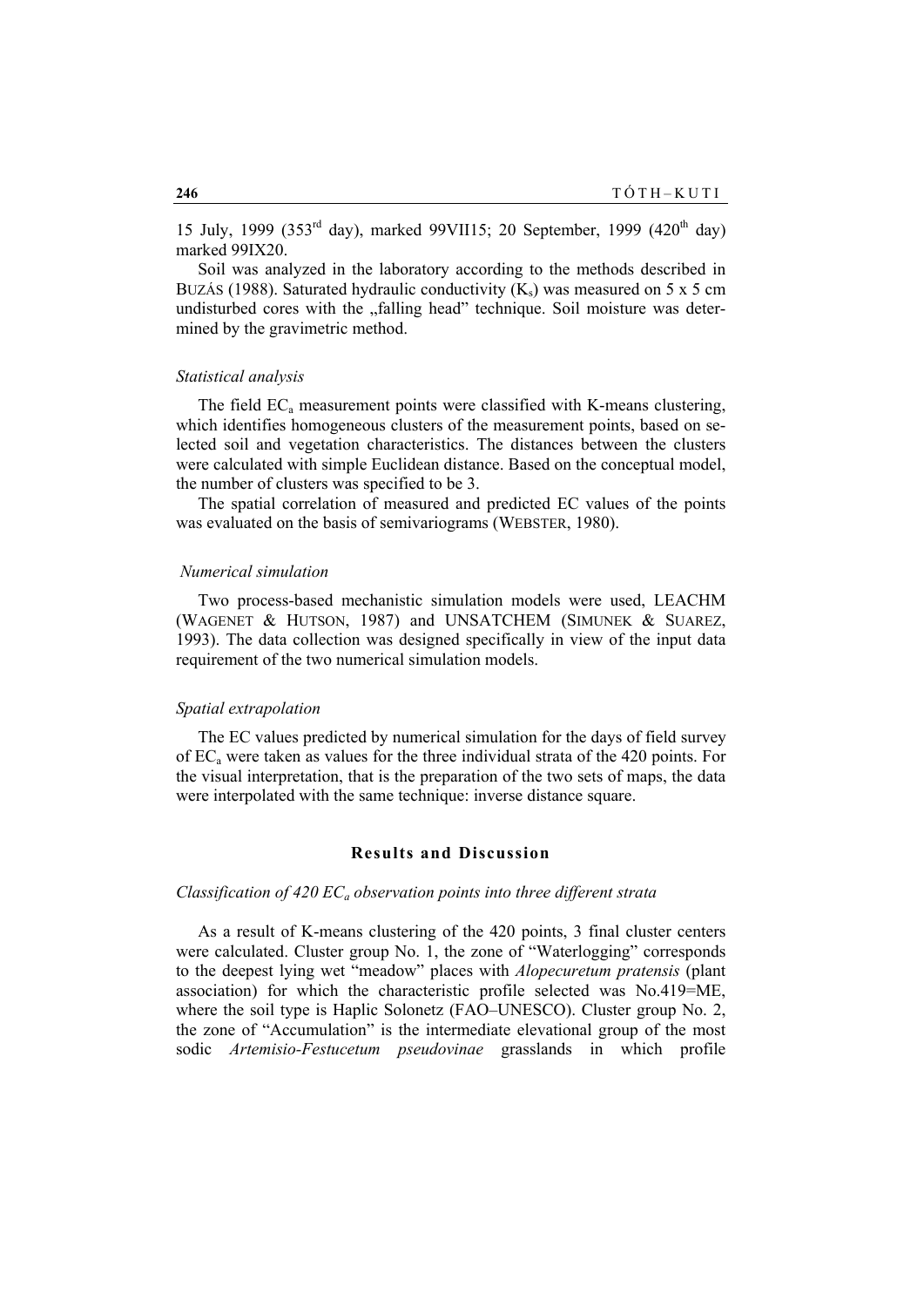No.249=SH is a Salic Solonetz (FAO-UNESCO). Cluster group No. 3 is the zone of "Leaching", the least sodic *Achilleo-Festucetum pseudovinae* grassland with the selected profile No.6=GR, a Mollic Solonetz (FAO-UNESCO). The groups were quite distinct on the area map (Figure 1) and were used to predict salt accumulation by means of numerical simulation.



*Figure 1* 

Cluster membership of  $EC_a$  measurement locations derived by K-means clustering algorithm

#### *Characteristics of the selected soil profiles*

As the position of the profiles on the toposequence is closely related to the vegetation (TÓTH & RAJKAI, 1994) and the soil properties, the kind of vegetation is used to abbreviate the names of profiles: GR (tallgrass within the zone "Leaching") with deep meadow solonetz (national classification), SH (shortgrass within the zone "Accumulation") with medium meadow solonetz, and ME (meadow within the zone "Waterlogging") with medium meadow solonetz soils. Approximate equivalent terms of US Taxonomy are: GR: Natrustoll, SH: Natrustalf, and ME: Natraquoll.

The profiles showed significant differences in chemical properties such as EC, SAR and pH. The SH profile, located on an intermediate elevational position is the most sodic and saline of the three.

### *Results of numerical simulation*

In this discussion only results from the 0-40 cm surface layer are discussed, as only this depth has been characterized by the independent instrumental field ECa measurements.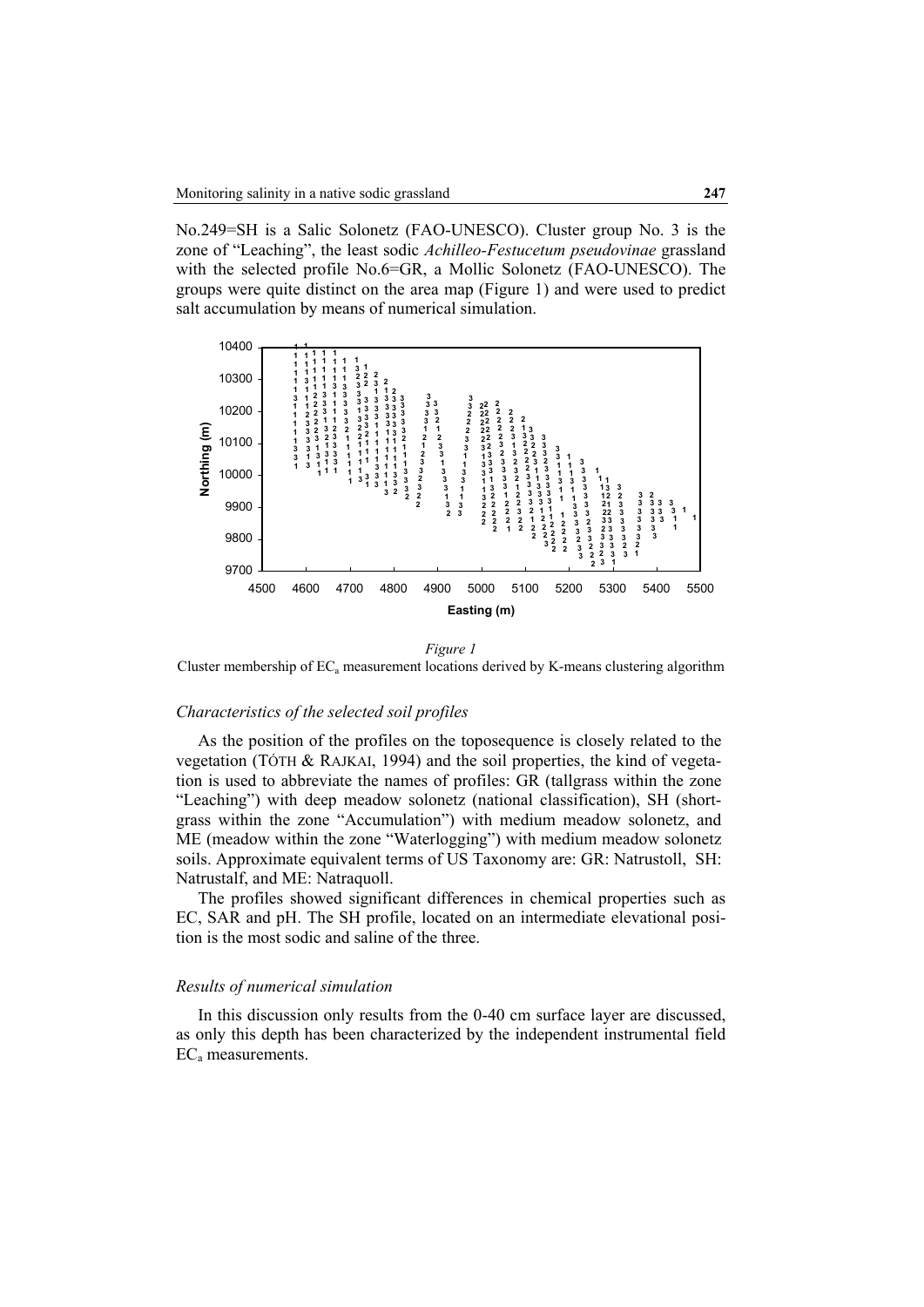The numerical simulation of soil salt accumulation is based on the adequate description of the soil's moisture regime. Basically the results of numerical simulation showed the pattern of the dynamics of measured moisture content. The average differences between the profiles are evident. It was also noticeable that during the study period the moisture content of the SH profile was greater than that of the ME profile during some periods. The two numerical simulation programs described the soil moisture dynamism very similarly.

Figure 2 shows the measured and simulated electrical conductivity of the 0–40 cm soil layer. The direct comparison of the figure is difficult, because the simulation programs provide the instantaneous EC of the soil solution. It is not practical to collect this soil solution at most moisture contents in the studied clay loam soil. For comparing the salinity status of the measuring sites the easily measurable EC of 1:2.5 soil:water suspension was applied.

As it can be seen in Figure 2, the measured EC varied greatly. On the one hand this variation is partly due to the used augering technique, because it does not permit the sampling of the same "point" again. The variation in EC is due to the large lateral and depth variation of the soils. The temporal change of EC values in the three profiles was characterized similarly by the two simulation programs (Figure 2), that is the difference between the points and the temporal pattern was the same. It shows that although the EC of the most sodic "SHshortgrass" profile is generally the largest, during some periods the salinity of the 0–40 cm layer may increase in such a way that profile "ME-meadow" can have larger values.



#### *Figure 2*

The measured (EC2.5 on the left side) and predicted (right side with UNSATCHEM simulation program) average soil EC of the 0–40 cm layer in the three selected soil profiles of the three distinguished classes of salt accumulation status. Thick grey triangles indicate GR-tallgrass, smooth fine lines SH-shortgrass, and thick black squares ME-meadow profiles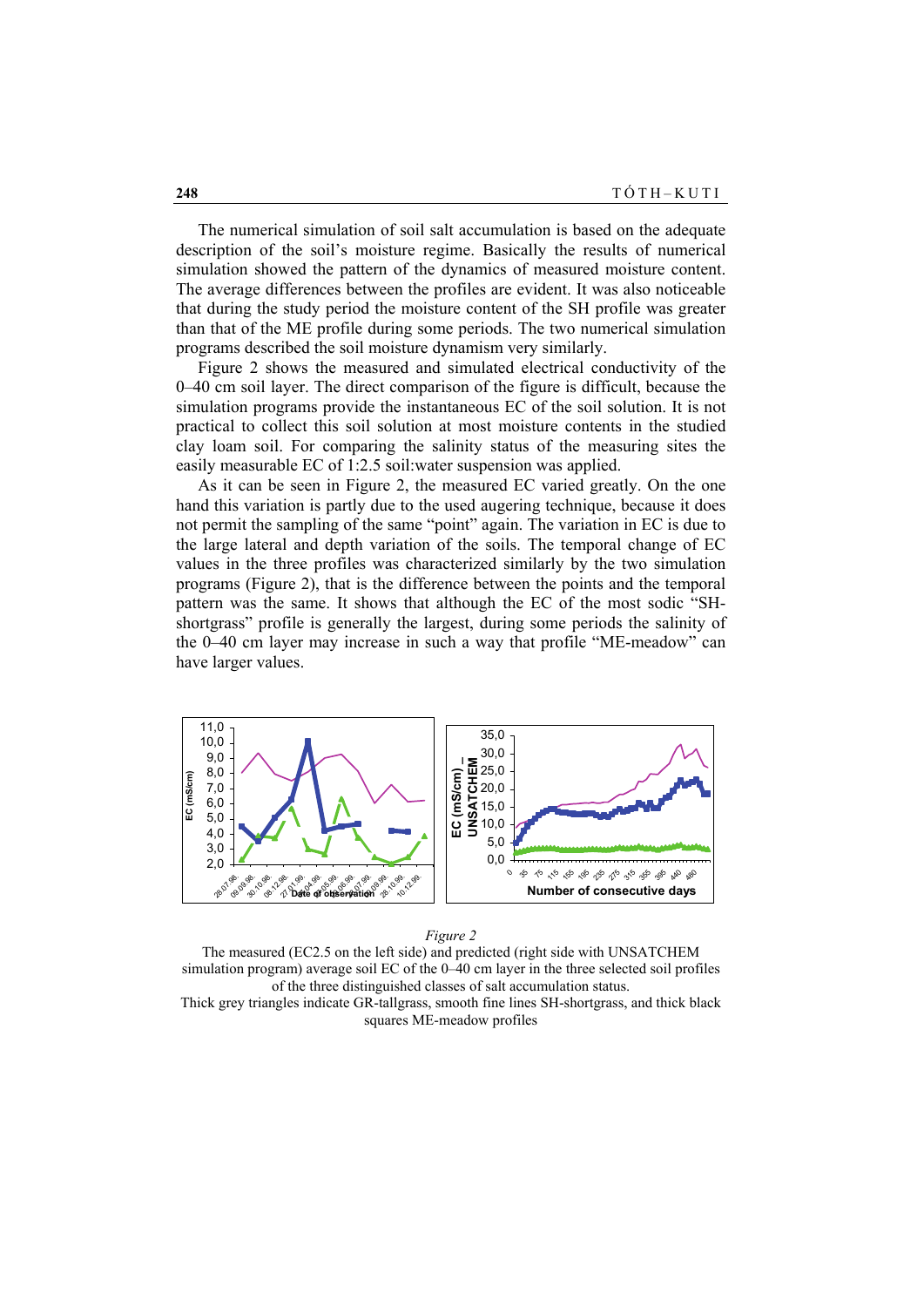# *Comparison of the maps obtained with the two techniques*

The broad pattern of EC provided by the maps were very similar, since all were based on the same spatial pattern. In the case of measured data (Figure 3) it was provided by the existing differences between the points, and in the case of the numerically simulated values it was provided by the original database of average EC values.



*Figure 3* 

Map of "measured"  $EC_2$ , of 20 September ,1999 (left side) and EC of actual soil solutions based on simulations for 20 September, 1999 performed on 3 profiles with UNSATCHEM. The distances on X (easting) and Y (northing) axes are indicated in meters. The legend shows the EC in mS/cm

Nevertheless, the small number of numerically simulated profiles, or the small number of strata distinguished, provided a very uneven lateral variation of EC on the maps – as the exemplary map of 20 September, 1999, made on the basis of simulations with UNSATCHEM (Figure 3) – shows. Here the simulated EC for the strata of ME, SH and GR profiles was 6.6, 9.9 and 1.3 mS/cm, respectively.

Although it is evident (Figure 1) that there are several depressional points with the characteristic meadow vegetation that correspond to the No. 1. cluster, these usually show a smooth lateral variation. However, on the map obtained with the numerically simulated values the inverse distance square algorithm did not smooth out the variation acceptably.

# *Comparison of the semivariograms of EC values*

The semivariogram was calculated to compare the spatial correlation of the EC values obtained with different techniques, that is measurement and calibration, and simulation and extension.

Differences were found in the semivariograms calculated for the measured and simulated data of the 20 September, 1999 example (Figure 4).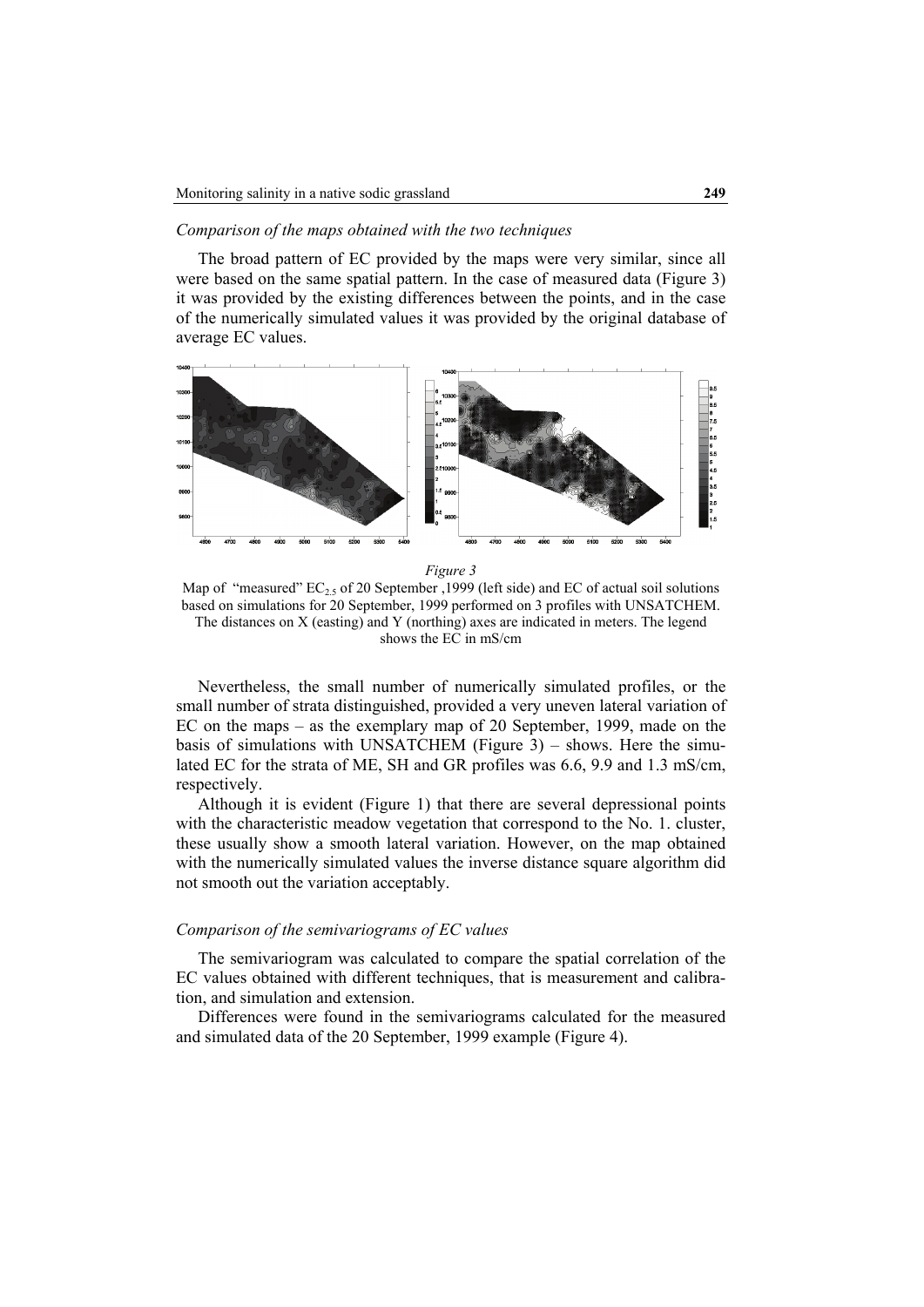

Semivariances of "measured"  $EC_{2.5}$  based on  $EC_a$  measurements made at 420 points and 20 calibration samples on 20 September, 1999 (on left side) and EC of soil solution based on simulations for three profiles and substituted for the three strata distinguished (on right

side). On the X axis distance is shown in meters, on the Y axis the semivariance is shown in  $(mS/cm)^2$ 

The range of spatial dependence is the same for the two semivariograms, but great short-range variation of  $EC_{2.5}$  and larger nugget variance occurs. On the one hand the semivariogram of EC simulated with UNSATCHEM shows smooth variation at short distances and small nugget variance. This is the result of the previous classification of the 420 points, because with the use of clustering the class of the points, therefore the spatial pattern, has been decided for each simulated and mapped date. In this classification the average  $EC_{2.5}$  values were very important. On the other hand, the measured values carry the effect of "noise" of the momentary weather, groundwater etc conditions. The differences in the sill values of the semivariograms are the result of the difficulties of collecting "real" soil solution (as described above).

### *Relationship between the measured and predicted maps*

For the measurement points the correlation between measured and predicted EC values was calculated, again only the results of 20 September, 1999 and of the UNSATCHEM simulations are discussed. The Pearson correlation coefficient was significant at the 0.01 level between the "measured"  $EC_{2.5}$  and predicted EC (0.49), but its value was larger for the average (15 times measured)  $EC_{2.5}$ , (0.78).

## **Conclusions**

The maps of salinity obtained by numerical simulation and spatial extrapolation showed close correlation with the measured data. Comparing the difference in cost between the two techniques, the maps received with simulation are inexpensive.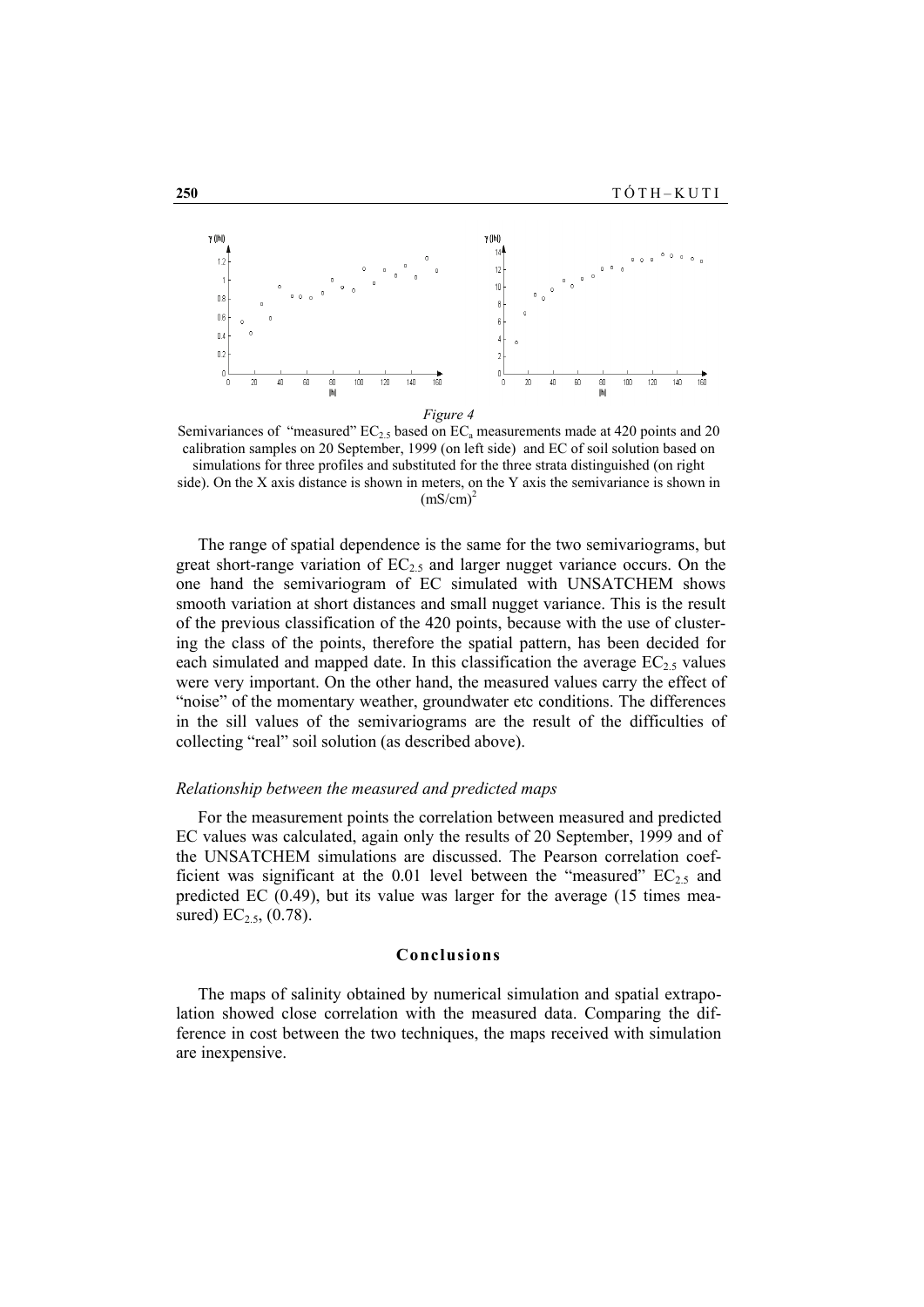The spatial structure of the salinity in the studied grassland is very stable, the  $EC_{2.5}$  values determined on consecutive sampling dates are very closely related, as shown by the correlation coefficients. The average  $EC_{2.5}$  of the measuring sites expresses this structure well.

There are two suggested ways to improve the prediction: by the utilization of more strata for the extrapolation of the numerically simulated salinity values, and/or by more precise simulation of the salinity status of the grassland by the incorporation of subroutines describing characteristic features of continental sodic grasslands. Both ways are under development.

# **Summary**

Within a 300 x 600 m complex heterogeneous sodic grassland two techniques were compared for assessing soil salinity. The standard technique is based on repeated field instrumental measurements at 420 points. The alternative technique was performed with the use of numerical simulation of salt accumulation carried out on 3 profiles. These profiles have been selected as representatives of the distinct classes, or map strata of salt accumulation, distinguished with preliminary statistical clustering of the instrumental measuring points. Simulated values were extrapolated for the 3 strata distinguished. The maps obtained with the two techniques were statistically correlated. The use of numerical simulation is cost-effective. Further improvements are expected from a combination of improved numerical simulation and utilization of more strata.

Research and publication was supported by the EU Program No. PL970598, (Contract No. ENV4-CT97-0681) and the Hungarian Scientific Research Fund (OTKA) (Project Nos. T 023271, T025623, T 030738, T 037731).

**Key words:** sodic soil, salinization, conceptual model, numerical simulation

# **References**

- ALVAREZ ROGEL et al., 2001. Edaphic characterization and soil ionic composition influencing plant zonation in a semiarid Mediterranean salt marsh. Geoderma. **99.** 81–98.
- BODROGKÖZY, GY., 1965. Ecology of the halophilic vegetation of the Pannonicum. II. Correlation between alkali ("szik") plant communities and genetic soil classification in the Northern Hortobágy. Acta Botanica Hungarica. **11.** 1–51.
- BUZÁS, I. (Ed.) 1988. Methods of Soil Analysis. (In Hungarian) Mezőgazdasági Kiadó. Budapest.